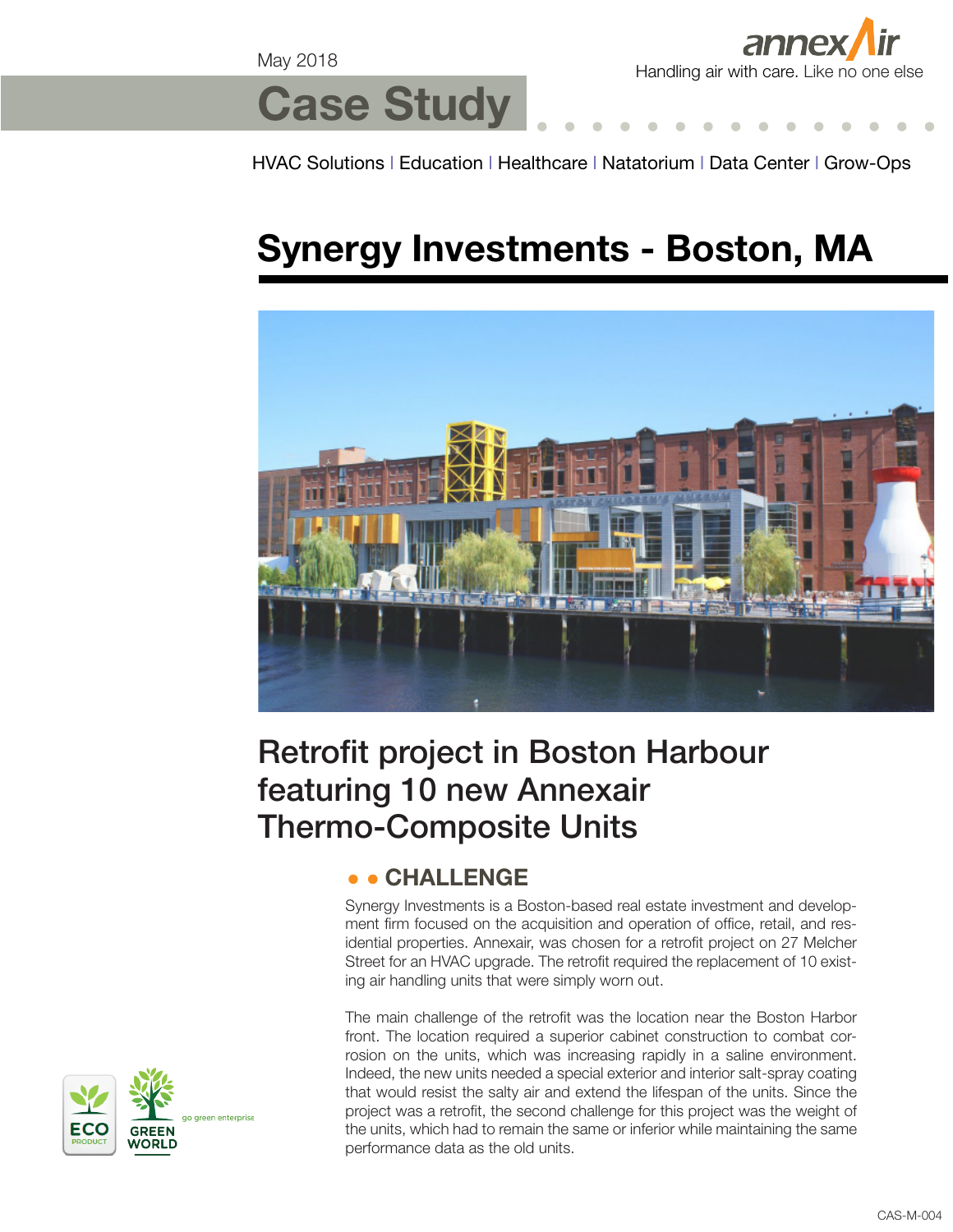

*Existing Carrier 48 Multi-zone units* 



*Units were not heavier than existing units installed 25 years ago* 



*Perfect curb matching for quick replacement* 

#### • • SOLUTION

The innovative Thermo-Composite unit created and manufactured by Annexair was the perfect solution for the retrofit project since the unit has a superior corrosion resistance compared to any other steel unit on the market. Indeed, the Hygienius Construction casing is made with Thermo-Composite panels instead of steel, which eliminate all risks of corrosion on the panel and unit. In fact, the panel is a certified foam made with a unique type of polystyrene, including 30% recycled content. The panel's exterior and interior are finished with a special PVDF 3000-hour salt-spray resistant coating to ensure that it won't rust over time. All Annexair Thermo-Composite casings come with a lifetime corrosion warranty, making those units the smartest and most logical purchases to make when it comes to the high quality and corrosion resistance HVAC requirements. Therefore, the Thermo-Composite units were perfectly meeting the first challenge of the retrofit project.

As for the weight challenge, it's important to mention that Thermo-Composite units represent a much lighter option than conventional steel units simply because there is almost no steel in the construction. In fact, Thermo-Composite units are 40% lighter than traditional steel units! Weight was thus not an issue for the retrofit project since the 10 new HVAC Thermo-Composite units were lighter than the old Carrier 48 Multi-zone units originally on the roof. Best of all, did you know that Thermo-Composite units are similar in price to traditional steel units? Comparable pricing between Thermo-Composite units and steel units was the final element of success in the retrofit project.

#### **• MORE ABOUT THE UNITS**

The unit housing came with a no-through metal 2" THERMO-COMPOSITE and foam panel construction - interior and exterior. All panels and access doors had a double wall construction with R14 foam insulation for every 2" of construction. The foam insulation was Greenguard certified®. Unit casing was tested to have no exterior condensation at interior AHU temperatures down to 43 °F while unit exterior conditions were maintained at 95 °F dry bulb/ 85 °F wet bulb. The panels were tested in accordance with SMACNA and ASHRAE 111 to have a deflection of no more than L/1150 at 10" and to withstand air pressure up to 8" wc with less than 1% leakage. Fire resistance of the panels was in compliance with UL 94. THERMO-COMPOSITE panels were used for the entire unit construction, including but not limited to, walls, doors, floors, roof, interior partitions, and electrical compartment. The frame consisted of anodized extruded aluminum profiles which incorporated a thermally broken construction; welded together for reinforcement and insulated for superior thermal performance. Base structure was fully welded and had integral lifting lugs which were removed once the unit was installed. All roof and side wall seams were positively sealed to prevent water and air leakage.

Access doors were provided to all major components to facilitate quick and easy access. Access doors were made from the same material as the unit casing and incorporated thermal break construction. As mentioned, units had the entire exterior finished with a PVDF coating designed for UV resistance. Paint passed ASTM 8117 3000-hour salt fog resistance testing and ASTM D4585 3000-hour moisture condensation resistance test. In addition, paint met AAMA 620-02 standard for colour, chalking, gloss retention, and abrasion resistance. The air handler unit casing was provided with a lifetime warranty against corrosion resistance.